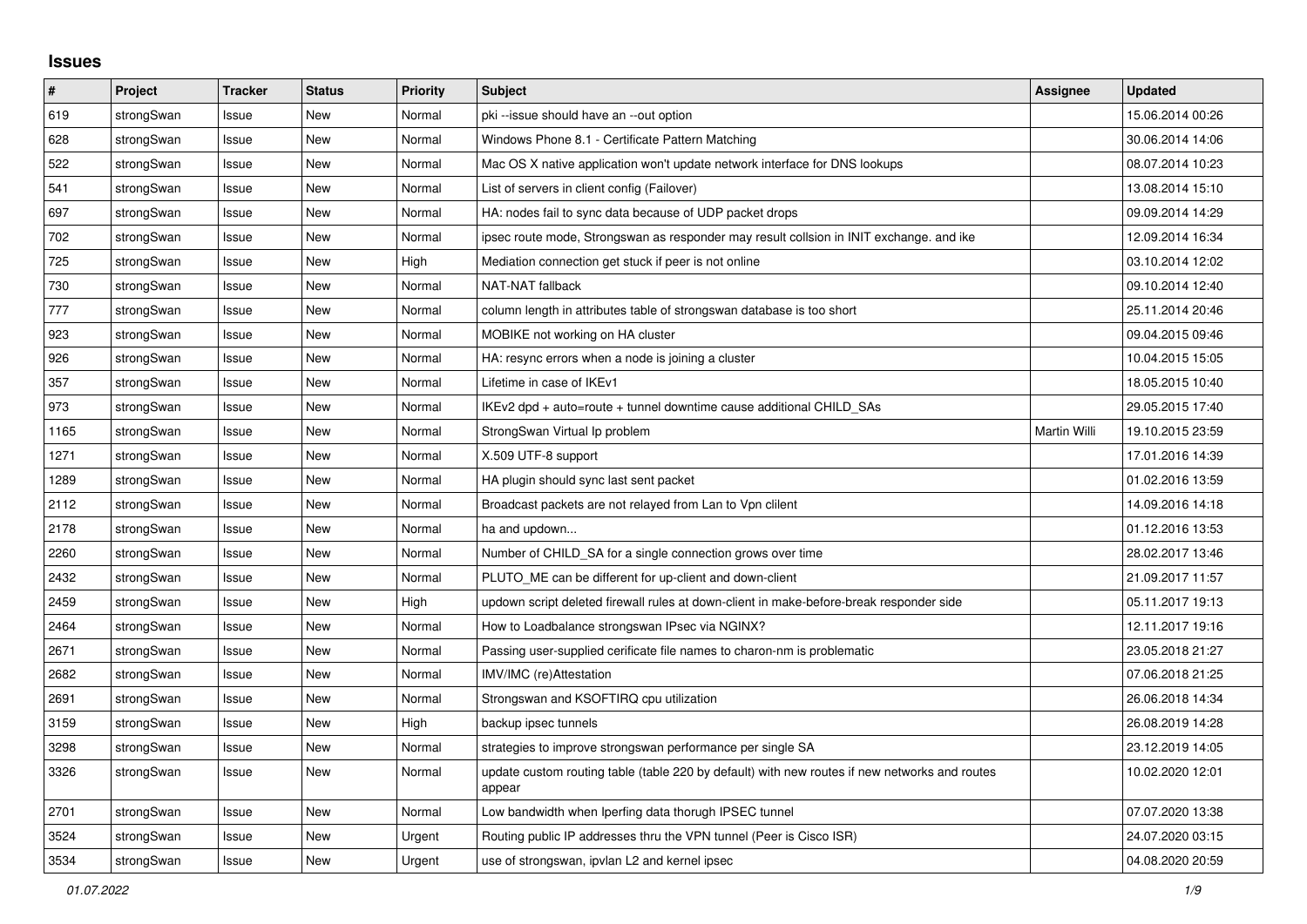| $\vert$ # | Project    | <b>Tracker</b> | <b>Status</b> | <b>Priority</b> | <b>Subject</b>                                                                                                                                          | Assignee                 | <b>Updated</b>   |
|-----------|------------|----------------|---------------|-----------------|---------------------------------------------------------------------------------------------------------------------------------------------------------|--------------------------|------------------|
| 3545      | strongSwan | Issue          | New           | Normal          | Configuration model for multiple-VRF tunnel endpoints                                                                                                   |                          | 18.08.2020 13:50 |
| 974       | strongSwan | Issue          | New           | Normal          | Charon crash on Mac OS with IPv6 Virtual IP                                                                                                             |                          | 26.08.2021 21:07 |
| 359       | strongSwan | Issue          | Feedback      | Normal          | <b>Mediation Server Connection</b>                                                                                                                      | Tobias<br>Brunner        | 16.07.2013 16:25 |
| 404       | strongSwan | Issue          | Feedback      | Normal          | TNC: Update HowTos and implement some compilation flag checking                                                                                         | Andreas<br>Steffen       | 10.09.2013 13:58 |
| 462       | strongSwan | Issue          | Feedback      | Normal          | strongswan android app can not use on android 4.4 OS                                                                                                    | Tobias<br><b>Brunner</b> | 06.01.2014 13:07 |
| 542       | strongSwan | Issue          | Feedback      | Normal          | Nesting tunnels                                                                                                                                         | Andreas<br>Steffen       | 07.03.2014 09:22 |
| 552       | strongSwan | Issue          | Feedback      | Normal          | move pki tool to ipsecdir                                                                                                                               | Tobias<br><b>Brunner</b> | 14.04.2014 13:52 |
| 482       | strongSwan | Issue          | Feedback      | Normal          | NAT-NAT connection                                                                                                                                      | Tobias<br><b>Brunner</b> | 09.10.2014 12:37 |
| 1157      | strongSwan | Issue          | Feedback      | Normal          | Message ID overflow RFC 5996 2.2                                                                                                                        |                          | 12.10.2015 13:52 |
| 1276      | strongSwan | Issue          | Feedback      | Normal          | Threading: ext-auth hook blocks any other connection attempt                                                                                            |                          | 27.01.2016 12:28 |
| 1334      | strongSwan | Issue          | Feedback      | Normal          | Version 5.3.5, duplicated tunnel aftr IKE SA rekeyed                                                                                                    |                          | 10.03.2016 11:06 |
| 1338      | strongSwan | Issue          | Feedback      | Normal          | problem with changing esp algorithm in strongswan                                                                                                       |                          | 10.03.2016 18:23 |
| 1383      | strongSwan | Issue          | Feedback      | Normal          | How to limit the amount of the installed Child_SAs                                                                                                      |                          | 08.04.2016 11:20 |
| 1422      | strongSwan | Issue          | Feedback      | Normal          | IKEv1: IKE_SA reauth vs. CHILD_SA rekey race prevents IKE_SA reauthentication in time                                                                   |                          | 20.04.2016 15:06 |
| 1456      | strongSwan | Issue          | Feedback      | Normal          | Missing Tunnel-Client-Endpoint & Tunnel-Server-Endpoint AVP in RADIUS Accounting Start/Stop<br>messages                                                 |                          | 11.05.2016 11:54 |
| 2110      | strongSwan | Issue          | Feedback      | Normal          | Remote Identity (IDr) in IKE AUTH Response is sent as hex-encoded binary value instead of text<br>when setting leftid to type KEY_ID (leftid=@#xxxxxxx) |                          | 13.09.2016 21:42 |
| 2184      | strongSwan | Issue          | Feedback      | Normal          | configuration with multiple RSA keys                                                                                                                    |                          | 14.12.2016 13:09 |
| 2203      | strongSwan | Issue          | Feedback      | Normal          | Protecting symetric traffic using high availability in gateway to gateway setup (both active)                                                           |                          | 15.02.2017 14:20 |
| 2319      | strongSwan | Issue          | Feedback      | Normal          | gives up trying to bring up connection after DNS SERVFAIL                                                                                               |                          | 08.05.2017 15:41 |
| 2394      | strongSwan | Issue          | Feedback      | Normal          | IP is not assigned after re-authentication                                                                                                              |                          | 04.08.2017 19:03 |
| 2411      | strongSwan | Issue          | Feedback      | Normal          | VPN server name resolution is done via overlay DNS server upon IKE disconnect                                                                           |                          | 22.08.2017 10:42 |
| 2077      | strongSwan | Issue          | Feedback      | Normal          | Grace period before reassigning offline IP lease                                                                                                        |                          | 06.10.2017 10:44 |
| 2446      | strongSwan | Issue          | Feedback      | Normal          | Traffic loss during IKE reauth despite make-before-break enabled                                                                                        |                          | 27.11.2017 17:12 |
| 2493      | strongSwan | Issue          | Feedback      | Normal          | Pkcs11 Plugin Returns w/Bogus Return Code                                                                                                               | Jordan Hrycaj            | 12.12.2017 15:58 |
| 2494      | strongSwan | Issue          | Feedback      | Normal          | Problems With 64bit Slot IDs With Pkcs11 Plugin                                                                                                         | Jordan Hrycaj            | 12.12.2017 16:03 |
| 2560      | strongSwan | Issue          | Feedback      | Normal          | Duplicate CA cert requests sent                                                                                                                         |                          | 28.02.2018 10:54 |
| 2580      | strongSwan | Issue          | Feedback      | Normal          | [CFG] handling xx attribute failed in Android or Ubuntu, but works in macOS                                                                             |                          | 09.03.2018 17:49 |
| 2618      | strongSwan | Issue          | Feedback      | Normal          | Query regarding assignment of Tunnel IP                                                                                                                 |                          | 09.04.2018 10:57 |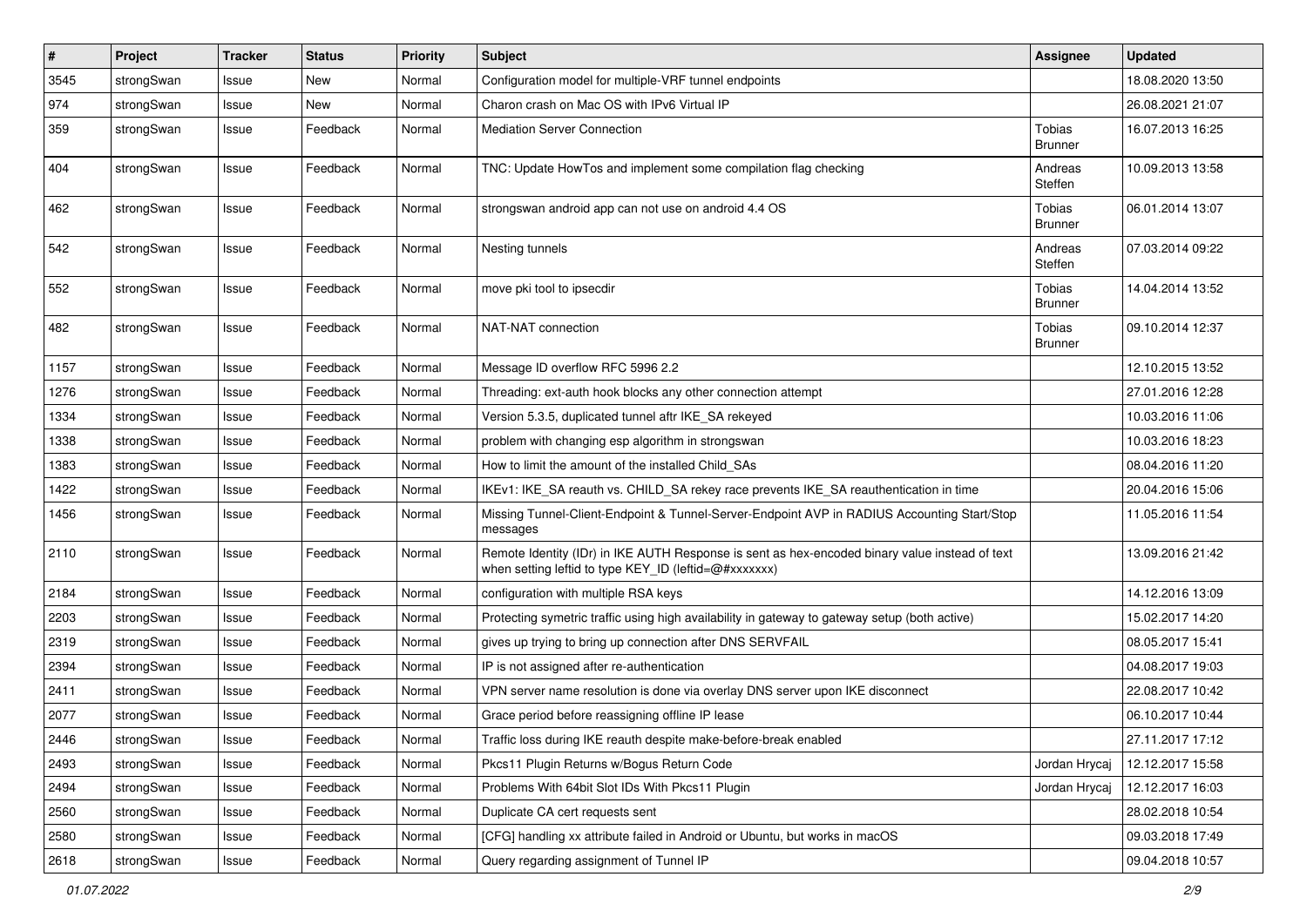| $\pmb{\#}$ | Project    | <b>Tracker</b> | <b>Status</b> | <b>Priority</b> | Subject                                                                                                            | Assignee | <b>Updated</b>   |
|------------|------------|----------------|---------------|-----------------|--------------------------------------------------------------------------------------------------------------------|----------|------------------|
| 352        | strongSwan | Issue          | Feedback      | Normal          | unable to allocate SPIs from kernel when running 32 bit binaries on 64 bit Linux                                   |          | 17.04.2018 14:59 |
| 2678       | strongSwan | Issue          | Feedback      | Normal          | Phase 1 issue                                                                                                      |          | 07.06.2018 20:06 |
| 2698       | strongSwan | Issue          | Feedback      | Low             | DSCP and kernel-libipsec                                                                                           |          | 04.07.2018 15:01 |
| 2621       | strongSwan | Issue          | Feedback      | Normal          | Android: VPN connection stops working, strongSwan shows Connected                                                  |          | 06.07.2018 13:06 |
| 2726       | strongSwan | Issue          | Feedback      | Normal          | Strongswan selects wrong source IP                                                                                 |          | 23.08.2018 13:38 |
| 2816       | strongSwan | Issue          | Feedback      | Normal          | order of DNS entries is reversed in /etc/resolv.conf                                                               |          | 06.11.2018 10:41 |
| 2835       | strongSwan | Issue          | Feedback      | Normal          | Rekeyed SA can't be deleted in standby node                                                                        |          | 19.12.2018 02:52 |
| 2400       | strongSwan | Issue          | Feedback      | Normal          | Is DPD supposed to detect dead tunnel, or dead IKE instance                                                        |          | 11.01.2019 22:53 |
| 2870       | strongSwan | Issue          | Feedback      | Normal          | DNS resolution outside of tunnel if DNS server is in remote TS                                                     |          | 22.01.2019 11:06 |
| 2958       | strongSwan | Issue          | Feedback      | Normal          | Trap policies with unspecified remote IP covering multiple specific ports constantly produce new<br><b>IKE SAs</b> |          | 11.03.2019 15:03 |
| 2964       | strongSwan | lssue          | Feedback      | Normal          | Route to IKE Gateway Fails to Update Under Particular Configuration                                                |          | 13.03.2019 10:38 |
| 2966       | strongSwan | Issue          | Feedback      | Normal          | Problems with large amount of subnets in leftsubnet configuration                                                  |          | 02.04.2019 10:35 |
| 3041       | strongSwan | Issue          | Feedback      | Low             | fail2ban or equivalent                                                                                             |          | 06.05.2019 09:07 |
| 2750       | strongSwan | Issue          | Feedback      | Normal          | setting WFP SA SPI failed: 0x80320035                                                                              |          | 27.05.2019 11:59 |
| 3072       | strongSwan | Issue          | Feedback      | Normal          | Windows 10: setting WFP SA SPI fails with error 0x80320014                                                         |          | 29.05.2019 14:34 |
| 3097       | strongSwan | Issue          | Feedback      | Normal          | charon restart behaviour                                                                                           |          | 24.06.2019 16:09 |
| 3122       | strongSwan | Issue          | Feedback      | Normal          | Strongswan software iterupts                                                                                       |          | 18.07.2019 02:27 |
| 3154       | strongSwan | Issue          | Feedback      | Normal          | signature validation failed only with sha2                                                                         |          | 20.08.2019 11:51 |
| 3151       | strongSwan | Issue          | Feedback      | Normal          | Forecast stops forwarding multicast                                                                                |          | 26.08.2019 14:06 |
| 3254       | strongSwan | Issue          | Feedback      | Normal          | Log level in android level                                                                                         |          | 08.11.2019 08:36 |
| 3268       | strongSwan | Issue          | Feedback      | Normal          | Traffic disruption -- policy-based VPN to AWS VPN service                                                          |          | 15.11.2019 16:53 |
| 3282       | strongSwan | Issue          | Feedback      | Normal          | Android VPN client keeps retrying in airplane mode                                                                 |          | 29.11.2019 16:06 |
| 3304       | strongSwan | Issue          | Feedback      | Normal          | Found unsupported critical X.509 extension: X509v3 Name Constraints                                                |          | 13.01.2020 14:50 |
| 3307       | strongSwan | Issue          | Feedback      | Normal          | Probable non compliance with RFC 7296 wrt traffic selector narrowing?                                              |          | 14.01.2020 16:19 |
| 3342       | strongSwan | Issue          | Feedback      | Normal          | Certain fields in Storngswan on Firestick4K are not editable                                                       |          | 20.02.2020 09:36 |
| 3366       | strongSwan | Issue          | Feedback      | Normal          | Uninstall "any" trap policy if start_action=trap with virtual IPs is used                                          |          | 13.03.2020 14:57 |
| 3377       | strongSwan | Issue          | Feedback      | Normal          | Interface ID not configured during HA synchronization                                                              |          | 18.03.2020 10:15 |
| 817        | strongSwan | Issue          | Feedback      | Normal          | IKEv2 IPv6 Router Advertisement                                                                                    |          | 27.03.2020 17:14 |
| 3389       | strongSwan | Issue          | Feedback      | Normal          | Child SAs not getting created after rekeying                                                                       |          | 30.03.2020 15:45 |
| 3403       | strongSwan | Issue          | Feedback      | Normal          | IKEv2 natd false detection                                                                                         |          | 09.04.2020 14:19 |
| 3400       | strongSwan | Issue          | Feedback      | Normal          | Windows 10 IKEv2 rekeying fails                                                                                    |          | 16.04.2020 17:08 |
| 2160       | strongSwan | Issue          | Feedback      | Normal          | support for opportunistic encryption                                                                               |          | 06.05.2020 10:32 |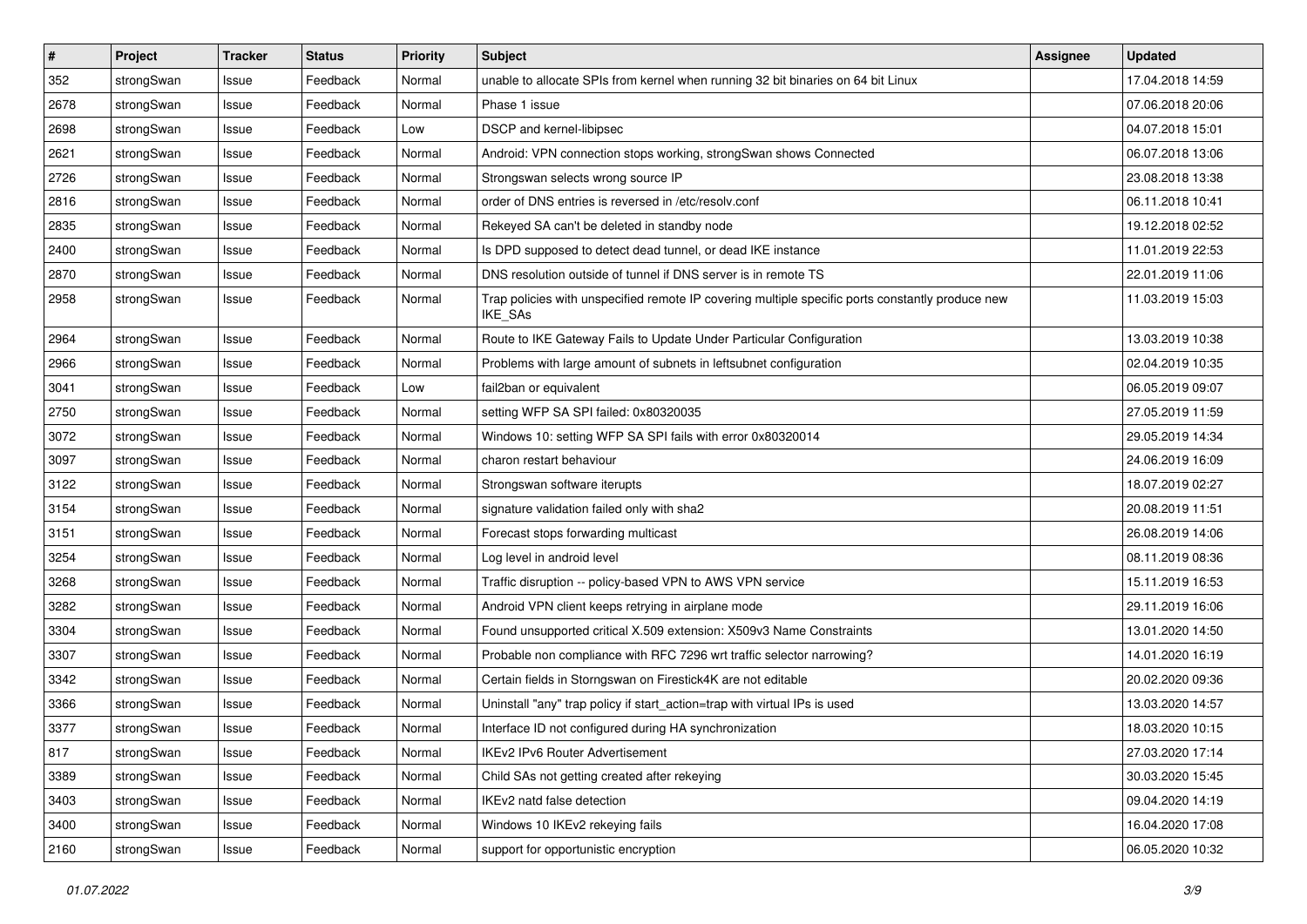| #    | Project    | <b>Tracker</b> | <b>Status</b> | <b>Priority</b> | <b>Subject</b>                                                                              | <b>Assignee</b>          | <b>Updated</b>   |
|------|------------|----------------|---------------|-----------------|---------------------------------------------------------------------------------------------|--------------------------|------------------|
| 3442 | strongSwan | Issue          | Feedback      | Normal          | Apply policy based on network interface in transport mode                                   |                          | 13.05.2020 10:53 |
| 3500 | strongSwan | Issue          | Feedback      | Normal          | swanctl --list-cert not listing all certs                                                   |                          | 29.06.2020 15:25 |
| 3499 | strongSwan | Issue          | Feedback      | Normal          | ISAKMP Signature hash algorithm / EAP-TLS Authentification                                  |                          | 30.06.2020 10:40 |
| 3516 | strongSwan | Issue          | Feedback      | Normal          | Close IKE_SA after expiry without rekey/reauth                                              |                          | 20.07.2020 19:32 |
| 3490 | strongSwan | Issue          | Feedback      | Normal          | Selecting incorrect auth mode for IKEv1                                                     |                          | 21.07.2020 21:26 |
| 3392 | strongSwan | Issue          | Feedback      | Normal          | mark=%unique and no Internet-connection with VPN                                            |                          | 31.07.2020 15:26 |
| 3291 | strongSwan | Issue          | Feedback      | Normal          | IPSec IKEv2 Client to VPN service 2                                                         | Tobias<br>Brunner        | 16.08.2020 12:58 |
| 3552 | strongSwan | Issue          | Feedback      | Normal          | Internet disconnects after once VPN is established                                          |                          | 30.08.2020 05:35 |
| 3537 | strongSwan | Issue          | Feedback      | Normal          | IPv6 Packets are not transferred from server to client through IPSec using RPC protocol     |                          | 01.09.2020 12:50 |
| 3536 | strongSwan | Issue          | Feedback      | Normal          | When Create multiple tunnels restart ipsec service will establish fail.                     |                          | 03.09.2020 13:58 |
| 3558 | strongSwan | Issue          | Feedback      | Normal          | deleting half open IKE_SA with x.x.x.x after timeout with iOS device                        |                          | 05.09.2020 21:23 |
| 3560 | strongSwan | Issue          | Feedback      | Normal          | PSK tunnel working - Cert fails with fragmention errors                                     | Tobias<br><b>Brunner</b> | 11.09.2020 14:15 |
| 3561 | strongSwan | Issue          | Feedback      | Normal          | Azure P2S VPN Linux connection error                                                        |                          | 15.09.2020 12:22 |
| 3564 | strongSwan | Issue          | Feedback      | Normal          | Out of order packets are generated if strong swan is running on multiple cores              |                          | 16.09.2020 10:01 |
| 3565 | strongSwan | Issue          | Feedback      | Normal          | Filtering out logs or plugin in to do so                                                    |                          | 16.09.2020 11:45 |
| 3566 | strongSwan | Issue          | Feedback      | Normal          | Number of simultaneous connections limited to 1000 in a cluster                             |                          | 18.09.2020 09:46 |
| 3568 | strongSwan | Issue          | Feedback      | Normal          | vpn connection is unstable                                                                  |                          | 23.09.2020 16:28 |
| 3575 | strongSwan | Issue          | Feedback      | Normal          | Tunnel of IPv6 Over IPv4 not accespting Jumbo Packets                                       |                          | 23.09.2020 16:44 |
| 3576 | strongSwan | Issue          | Feedback      | Normal          | strongswan on openwrt virtual ip inside ipsec tunnel                                        |                          | 25.09.2020 17:01 |
| 3578 | strongSwan | Issue          | Feedback      | Normal          | ipsec connection to FortiClient VPN                                                         |                          | 28.09.2020 15:08 |
| 3577 | strongSwan | Issue          | Feedback      | Normal          | StrongSwan Connection adding and deleting over network.                                     |                          | 28.09.2020 15:13 |
| 3584 | strongSwan | Issue          | Feedback      | Normal          | Separate ipsec.conf file per conn and separate ipsec.secrets file per conn                  | Tobias<br><b>Brunner</b> | 30.09.2020 17:06 |
| 3580 | strongSwan | Issue          | Feedback      | Normal          | encapsulation and packets not routing into tunnel problems                                  |                          | 02.10.2020 10:03 |
| 3573 | strongSwan | Issue          | Feedback      | Normal          | ike2 and transit traffic                                                                    |                          | 05.10.2020 10:55 |
| 3588 | strongSwan | Issue          | Feedback      | Normal          | VPN setup over 4G                                                                           |                          | 08.10.2020 14:13 |
| 3593 | strongSwan | Issue          | Feedback      | Normal          | Need variable tracking make_before_break state into updown scripts                          |                          | 13.10.2020 09:59 |
| 3594 | strongSwan | Issue          | Feedback      | Normal          | How to see the traffic at ESP in UDP SPIs and forwarding rule                               | Tobias<br><b>Brunner</b> | 15.10.2020 13:57 |
| 3598 | strongSwan | Issue          | Feedback      | Normal          | swanctl on Windows: Support aborting execution                                              |                          | 19.10.2020 15:01 |
| 3592 | strongSwan | Issue          | Feedback      | Normal          | Tunnel reported as established but log show "found encrypted payload, but no transform set" |                          | 20.10.2020 10:37 |
| 3603 | strongSwan | Issue          | Feedback      | Normal          | dns issue in config mode                                                                    |                          | 20.10.2020 11:50 |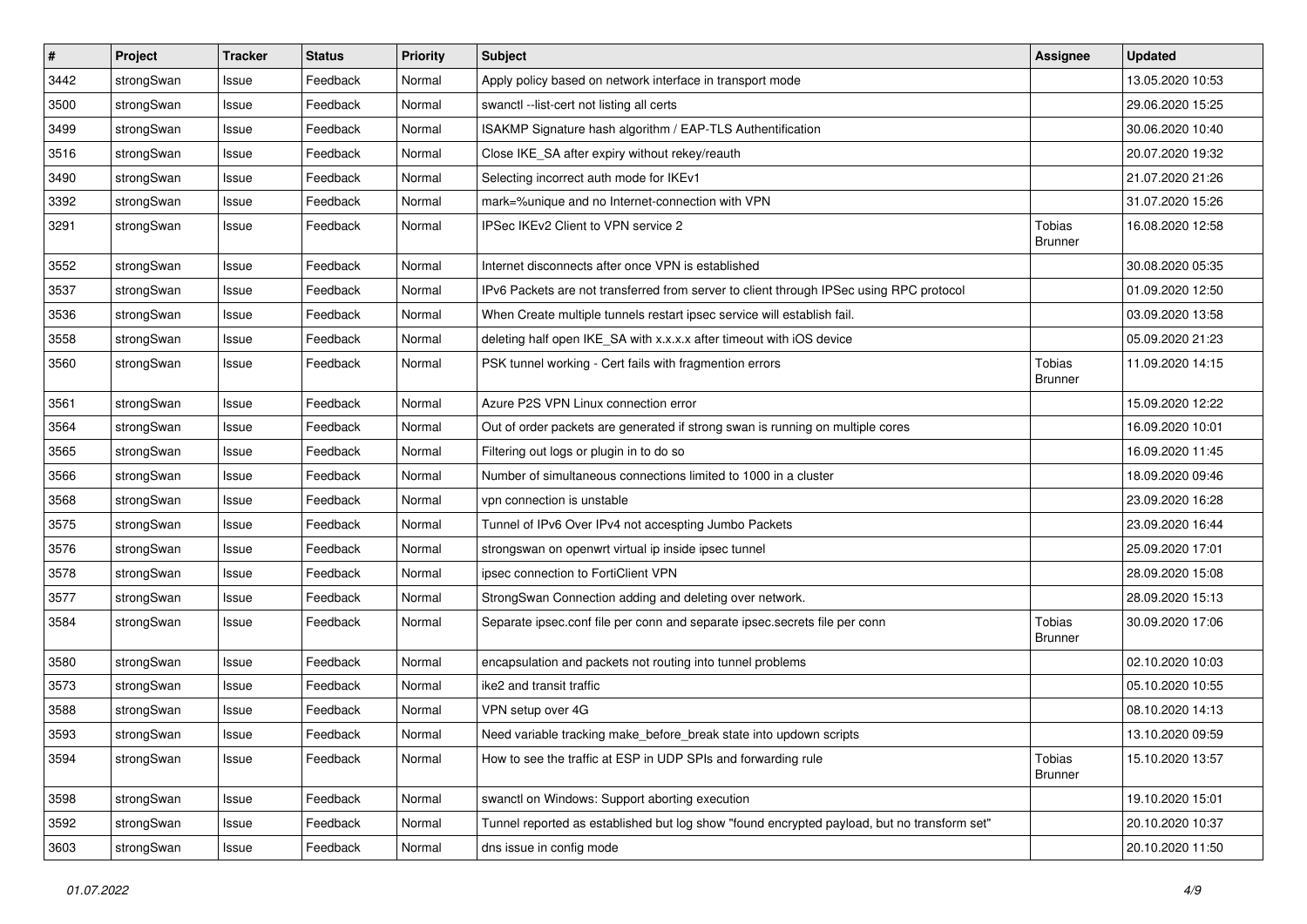| $\sharp$ | Project    | <b>Tracker</b> | <b>Status</b> | <b>Priority</b> | <b>Subject</b>                                                                                                                      | Assignee                        | <b>Updated</b>   |
|----------|------------|----------------|---------------|-----------------|-------------------------------------------------------------------------------------------------------------------------------------|---------------------------------|------------------|
| 3596     | strongSwan | Issue          | Feedback      | Normal          | no issuer certificate found for                                                                                                     |                                 | 21.10.2020 03:27 |
| 3604     | strongSwan | Issue          | Feedback      | Normal          | Email Notification on down status                                                                                                   |                                 | 21.10.2020 10:54 |
| 3597     | strongSwan | Issue          | Feedback      | Normal          | IPSec Client on CentOS 8 - Can't connect using ShrewSoft VPN config file                                                            |                                 | 21.10.2020 16:38 |
| 3609     | strongSwan | Issue          | Feedback      | Normal          | Potential DNS server IP address conflicts                                                                                           |                                 | 26.10.2020 11:12 |
| 3606     | strongSwan | Issue          | Feedback      | Normal          | Using ipsec tunnel from "foreign" subnet                                                                                            | Noel Kuntze                     | 26.10.2020 12:23 |
| 3610     | strongSwan | Issue          | Feedback      | Normal          | farp plugin conflicts with DHCP service                                                                                             |                                 | 26.10.2020 18:06 |
| 3611     | strongSwan | Issue          | Feedback      | Normal          | Unable to Send Traffic Using NAT on EC2 Instance                                                                                    |                                 | 27.10.2020 16:35 |
| 3607     | strongSwan | Issue          | Feedback      | Normal          | statusall option reports transport established two or three times per IP at start-up                                                |                                 | 27.10.2020 16:48 |
| 3613     | strongSwan | Issue          | Feedback      | Low             | Load-test jobs scheduled after tunnels are terminated                                                                               |                                 | 28.10.2020 12:06 |
| 3614     | strongSwan | Issue          | Feedback      | Normal          | Certificate renewal for about to expire certificates                                                                                |                                 | 30.10.2020 13:30 |
| 3617     | strongSwan | Issue          | Feedback      | Normal          | full-offload swanctl.conf                                                                                                           |                                 | 03.11.2020 17:24 |
| 3616     | strongSwan | Issue          | Feedback      | Normal          | With Strongswan 5.7.2, unique=never not allowing multiple clients to establish tunnels with same<br>identity                        |                                 | 05.11.2020 12:32 |
| 3618     | strongSwan | Issue          | Feedback      | Normal          | Use side-band to configure strongswan's                                                                                             |                                 | 09.11.2020 10:38 |
| 3625     | strongSwan | Issue          | Feedback      | Normal          | Always on VPN when the client is on the same LAN as the VPN server                                                                  |                                 | 10.11.2020 18:45 |
| 3626     | strongSwan | Issue          | Feedback      | Low             | "Always On VPN" not available in Fire TV 4k                                                                                         | Tobias<br><b>Brunner</b>        | 11.11.2020 12:41 |
| 3620     | strongSwan | Issue          | Feedback      | Normal          | L2TP/IPSEC ipsec.conf setting                                                                                                       | Tobias<br><b>Brunner</b>        | 12.11.2020 10:14 |
| 3629     | strongSwan | Issue          | Feedback      | Normal          | IPSec enc only on specific dport/proto                                                                                              |                                 | 16.11.2020 10:04 |
| 3628     | strongSwan | Issue          | Feedback      | Normal          | Constant `retransmit` while establishing CHILD_SA                                                                                   |                                 | 16.11.2020 10:14 |
| 3630     | strongSwan | Issue          | Feedback      | Normal          | The certificate is loaded but not used.                                                                                             |                                 | 18.11.2020 10:29 |
| 3636     | strongSwan | Issue          | Feedback      | Normal          | Tor behind VPN                                                                                                                      | Tobias<br>Brunner               | 23.11.2020 14:09 |
| 3640     | strongSwan | Issue          | Feedback      | Normal          | Problem surfing via VPN form Android APK on a sepcific Mobile Operator                                                              |                                 | 26.11.2020 11:43 |
| 3642     | strongSwan | Issue          | Feedback      | Normal          | How to distinguish encapsulated packets from different interfaces                                                                   |                                 | 30.11.2020 09:38 |
| 3643     | strongSwan | Issue          | Feedback      | Normal          | Strongswan and FRR NHRP                                                                                                             |                                 | 01.12.2020 10:55 |
| 3647     | strongSwan | Issue          | Feedback      | Normal          | Is it possible to receive INTERNAL_IP4_SUBNET attributes in updown scripts                                                          |                                 | 02.12.2020 17:06 |
| 3650     | strongSwan | Issue          | Feedback      | Normal          | HA behaves very strange                                                                                                             |                                 | 04.12.2020 08:53 |
| 3654     | strongSwan | Issue          | Feedback      | Normal          | The L2tp/ipsec tunnel interface will not be delete when the connect abnormal interrupt.                                             |                                 | 08.12.2020 12:24 |
| 3652     | strongSwan | Issue          | Feedback      | Normal          | In strongswan ipsec.conf, how to set the "ike" parameters so that it can support all hash Algorithm<br>and DH group server support? |                                 | 08.12.2020 12:35 |
| 3662     | strongSwan | Issue          | Feedback      | Normal          | unamed session                                                                                                                      |                                 | 04.01.2021 11:32 |
| 3665     | strongSwan | Issue          | Feedback      | Normal          | When there is data flow, the VPN tunnel will not automatically connect                                                              | <b>Tobias</b><br><b>Brunner</b> | 05.01.2021 16:26 |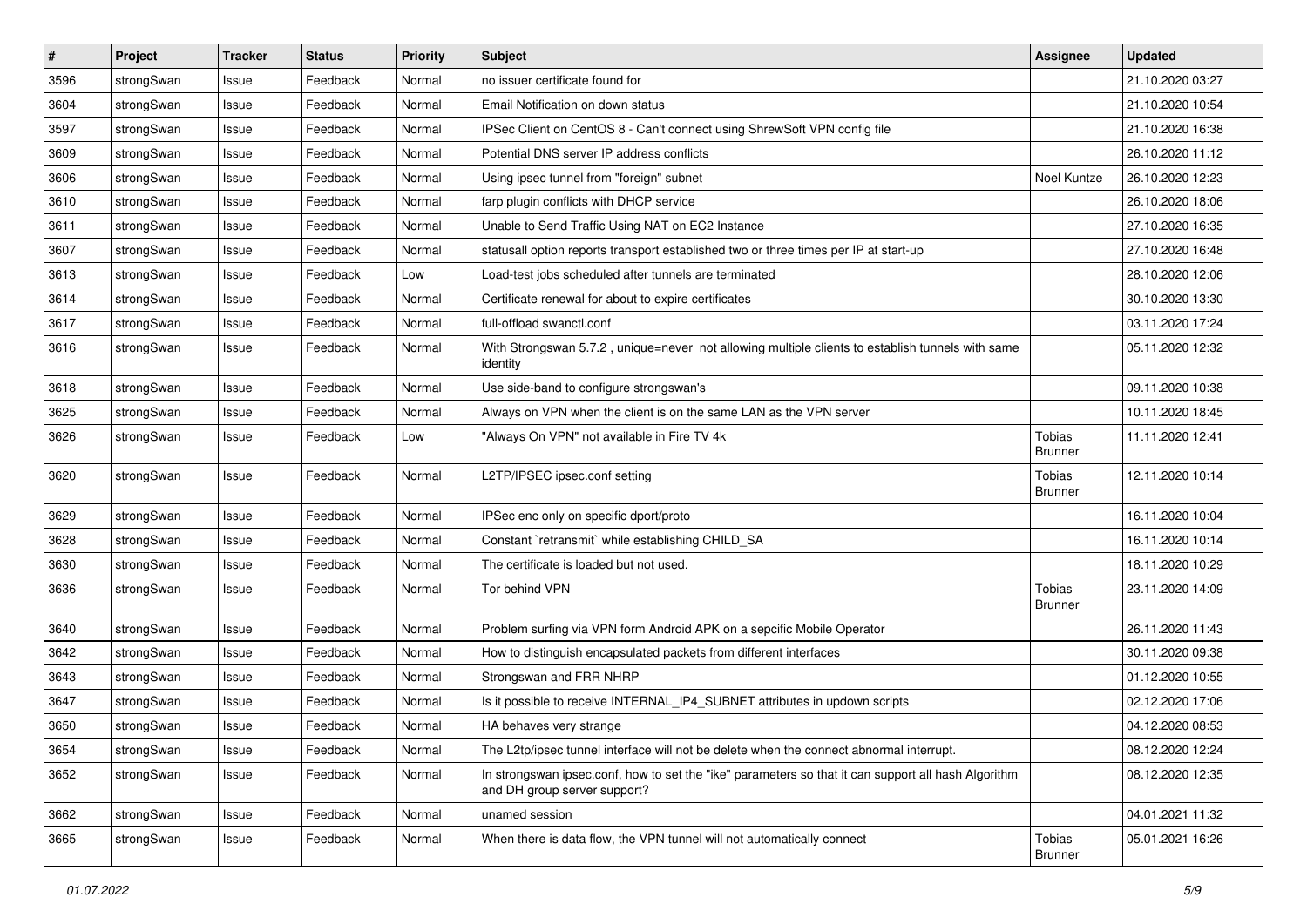| $\pmb{\#}$ | Project    | <b>Tracker</b> | <b>Status</b> | <b>Priority</b> | <b>Subject</b>                                                                                           | <b>Assignee</b>          | <b>Updated</b>   |
|------------|------------|----------------|---------------|-----------------|----------------------------------------------------------------------------------------------------------|--------------------------|------------------|
| 3663       | strongSwan | Issue          | Feedback      | Normal          | Multiple ways to end up with duplicate / redundant child SA entries                                      |                          | 06.01.2021 16:15 |
| 3668       | strongSwan | Issue          | Feedback      | Normal          | Configuring the strongSwan Helm chart on openshift                                                       | Tobias<br><b>Brunner</b> | 07.01.2021 16:33 |
| 3669       | strongSwan | Issue          | Feedback      | Normal          | Failed connection to IKE_SA (Checkpoint Server)                                                          |                          | 08.01.2021 17:58 |
| 3671       | strongSwan | Issue          | Feedback      | Normal          | Windows client failed with 13843 against Strongswan via SQL backend                                      |                          | 13.01.2021 14:43 |
| 3672       | strongSwan | Issue          | Feedback      | Normal          | ESP connection over IPv6                                                                                 |                          | 14.01.2021 17:04 |
| 3673       | strongSwan | Issue          | Feedback      | Normal          | IKEv2/IPSec MSCHAPv2 fails on Android 11 (API 30).                                                       | Tobias<br><b>Brunner</b> | 17.01.2021 07:25 |
| 2357       | strongSwan | Issue          | Feedback      | Normal          | How to initiate IPsec SA Transport Mode without IKE?                                                     |                          | 18.01.2021 18:36 |
| 3678       | strongSwan | Issue          | Feedback      | Normal          | IKE authentication credentials are unacceptable - Ubuntu Server - Windows 10 client                      |                          | 19.01.2021 18:29 |
| 3498       | strongSwan | Issue          | Feedback      | Normal          | FreeBSD + dhcp+farp plugin                                                                               |                          | 22.01.2021 10:44 |
| 3680       | strongSwan | Issue          | Feedback      | Normal          | How to unload a paritcular certificate from strongswan.                                                  | Tobias<br><b>Brunner</b> | 27.01.2021 09:28 |
| 3683       | strongSwan | Issue          | Feedback      | Normal          | IKEV2 connection fail to rekey process                                                                   |                          | 28.01.2021 13:25 |
| 3687       | strongSwan | Issue          | Feedback      | Normal          | Strongswan ipsec do not forward package to host                                                          |                          | 02.02.2021 14:40 |
| 3682       | strongSwan | Issue          | Feedback      | Normal          | Is there a way to mark special case traffic bypass the traffic selectors?                                |                          | 03.02.2021 16:44 |
| 3685       | strongSwan | Issue          | Feedback      | Normal          | giving up after 5 retransmits                                                                            |                          | 03.02.2021 16:59 |
| 3686       | strongSwan | Issue          | Feedback      | Normal          | Site to clients IPsec and private IP                                                                     |                          | 04.02.2021 11:11 |
| 3692       | strongSwan | Issue          | Feedback      | Normal          | Failing IPsec Phase 2 connection between Centos 7 VPS and Cisco ASA5540                                  |                          | 04.02.2021 16:29 |
| 3496       | strongSwan | Issue          | Feedback      | Normal          | Route-based VPN - transport mode                                                                         |                          | 11.02.2021 09:55 |
| 3670       | strongSwan | Issue          | Feedback      | Normal          | Can routing rules be changed without terminating and re-initiating the tunnel                            |                          | 12.08.2021 14:29 |
| 215        | strongSwan | Feature        | New           | Normal          | strongswan NetworkManager plugin: make the "normal" ipsec configuration usable                           |                          | 12.08.2012 04:47 |
| 312        | strongSwan | Feature        | New           | Normal          | Feature Request: Option to limit or disable sending of ADDITIONAL_*_ADDRESS list for MOBIKE<br>Responder |                          | 13.03.2013 19:19 |
| 368        | strongSwan | Feature        | New           | Low             | Add support for UNITY_DEF_DOMAIN mode config and pass domain to resolvconf                               |                          | 27.07.2013 01:25 |
| 640        | strongSwan | Feature        | New           | Normal          | Provide an init_once() abstraction layer                                                                 |                          | 10.07.2014 15:10 |
| 641        | strongSwan | Feature        | New           | Normal          | kernel-iph virtual IP support and IKE routing lookups ignoring IPsec routes                              |                          | 10.07.2014 15:11 |
| 642        | strongSwan | Feature        | New           | Normal          | Windows Named Pipe stream and service                                                                    |                          | 10.07.2014 15:11 |
| 643        | strongSwan | Feature        | New           | Normal          | CNG/Bcrypt native Windows crypto plugin                                                                  |                          | 10.07.2014 15:12 |
| 644        | strongSwan | Feature        | New           | Normal          | Non-monolithic Windows build                                                                             |                          | 10.07.2014 15:12 |
| 645        | strongSwan | Feature        | <b>New</b>    | Normal          | Support HeapAlloc() and friends in leak-detective                                                        |                          | 10.07.2014 15:12 |
| 746        | strongSwan | Feature        | New           | Normal          | Different radius server(s) for accounting                                                                |                          | 22.10.2014 12:23 |
| 766        | strongSwan | Feature        | New           | Normal          | Make retransmit settings tunable by connection                                                           |                          | 14.11.2014 10:02 |
| 87         | strongSwan | Feature        | New           | Normal          | IPsec Multicast Support                                                                                  |                          | 19.12.2014 14:20 |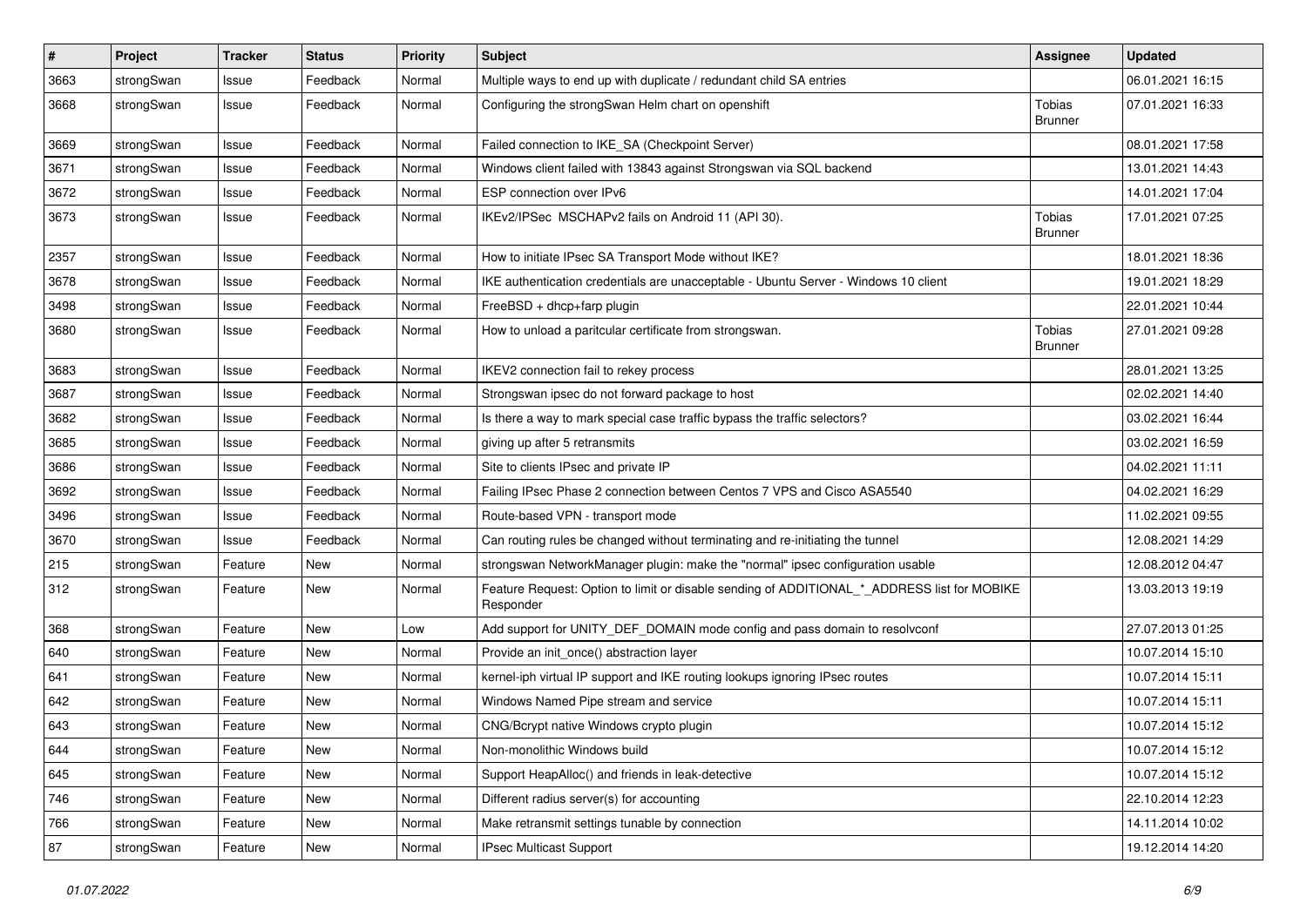| $\sharp$ | Project    | <b>Tracker</b> | <b>Status</b> | <b>Priority</b> | <b>Subject</b>                                                                      | Assignee                 | <b>Updated</b>   |
|----------|------------|----------------|---------------|-----------------|-------------------------------------------------------------------------------------|--------------------------|------------------|
| 38       | strongSwan | Feature        | New           | Low             | OCSP in IKE payload, RFC4806                                                        |                          | 19.12.2014 14:20 |
| 927      | strongSwan | Feature        | <b>New</b>    | Normal          | Charon: Implement route events and add an consumer in updown plugin                 |                          | 11.04.2015 12:02 |
| 1081     | strongSwan | Feature        | New           | Normal          | Active/standby VPN Gateway Failover                                                 |                          | 21.08.2015 22:01 |
| 1207     | strongSwan | Feature        | New           | Normal          | Add more than 2 hosts support to HA plugin and make it configurable                 |                          | 08.12.2015 05:05 |
| 1251     | strongSwan | Feature        | <b>New</b>    | Normal          | FreeBSD HA                                                                          |                          | 11.01.2016 22:01 |
| 930      | strongSwan | Feature        | New           | Normal          | Option to have non-sequential v6 roadwarrior addresses                              |                          | 12.01.2016 16:36 |
| 2361     | strongSwan | Feature        | New           | Normal          | Import .sswan files from NetworkManager                                             |                          | 12.06.2017 15:25 |
| 2707     | strongSwan | Feature        | <b>New</b>    | Normal          | More attributes taken/translated from radius attributes                             |                          | 14.07.2018 15:21 |
| 2727     | strongSwan | Feature        | New           | Low             | single pair of selectors per CHILD_SA                                               |                          | 23.08.2018 12:08 |
| 2854     | strongSwan | Feature        | New           | Low             | Srongswan doesn't sending RADIUS Accounting-On/Off on start up / shutdown           |                          | 10.12.2018 10:19 |
| 3075     | strongSwan | Feature        | New           | Normal          | <b>IPsec Labelling</b>                                                              |                          | 29.05.2019 17:09 |
| 3244     | strongSwan | Feature        | New           | Low             | eap-peap on android                                                                 |                          | 04.11.2019 10:17 |
| 1057     | strongSwan | Feature        | <b>New</b>    | Normal          | conn switching based on eap identity                                                |                          | 24.03.2020 10:14 |
| 3398     | strongSwan | Feature        | New           | Normal          | Android client - allow configuring eap_id with EAP-TLS                              |                          | 06.04.2020 23:19 |
| 3441     | strongSwan | Feature        | <b>New</b>    | Normal          | [Android] Lock modification of VPN configurations on work devices                   |                          | 11.05.2020 10:00 |
| 3456     | strongSwan | Feature        | New           | Low             | move to github/gitlab                                                               |                          | 22.05.2020 12:27 |
| 3457     | strongSwan | Feature        | New           | Low             | user-friendly pkcs11 certificate selection                                          |                          | 22.05.2020 12:52 |
| 3651     | strongSwan | Feature        | <b>New</b>    | Normal          | Support for FC-SP-2                                                                 |                          | 07.01.2021 20:04 |
| 1265     | strongSwan | Feature        | New           | Normal          | An option to disable NAT-T                                                          |                          | 23.06.2021 19:41 |
| 129      | strongSwan | Feature        | Assigned      | Normal          | Relations between ike/child/peer_cfg                                                | Martin Willi             | 06.02.2012 10:50 |
| 173      | strongSwan | Feature        | Assigned      | Normal          | Support for IP address ranges in traffic selectors                                  | Tobias<br><b>Brunner</b> | 14.06.2012 11:31 |
| 2189     | strongSwan | Feature        | Assigned      | Normal          | Support RFC 8229: TCP Encapsulation of IKE and IPsec Packets                        | Tobias<br><b>Brunner</b> | 05.06.2020 19:48 |
| 309      | strongSwan | Feature        | Feedback      | Normal          | Problem with Network Aliases for charon.interfaces_ignore and charon.interfaces_use | Tobias<br><b>Brunner</b> | 21.03.2013 19:32 |
| 243      | strongSwan | Feature        | Feedback      | Normal          | Configure routing table in peer                                                     | Tobias<br><b>Brunner</b> | 23.05.2013 20:03 |
| 406      | strongSwan | Feature        | Feedback      | Low             | TNC: Speeding up the Attestation process                                            | Andreas<br>Steffen       | 10.09.2013 14:00 |
| 420      | strongSwan | Feature        | Feedback      | Normal          | Add more of the verbs that were supported by pluto to the updown plugin             | Tobias<br><b>Brunner</b> | 11.10.2013 07:56 |
| 268      | strongSwan | Feature        | Feedback      | Normal          | support for ssh keypairs in strongswan network-manager plugin                       | Tobias<br><b>Brunner</b> | 19.02.2014 15:13 |
| 693      | strongSwan | Feature        | Feedback      | Normal          | Time policy for roadwarrior                                                         | Tobias<br><b>Brunner</b> | 02.09.2014 11:06 |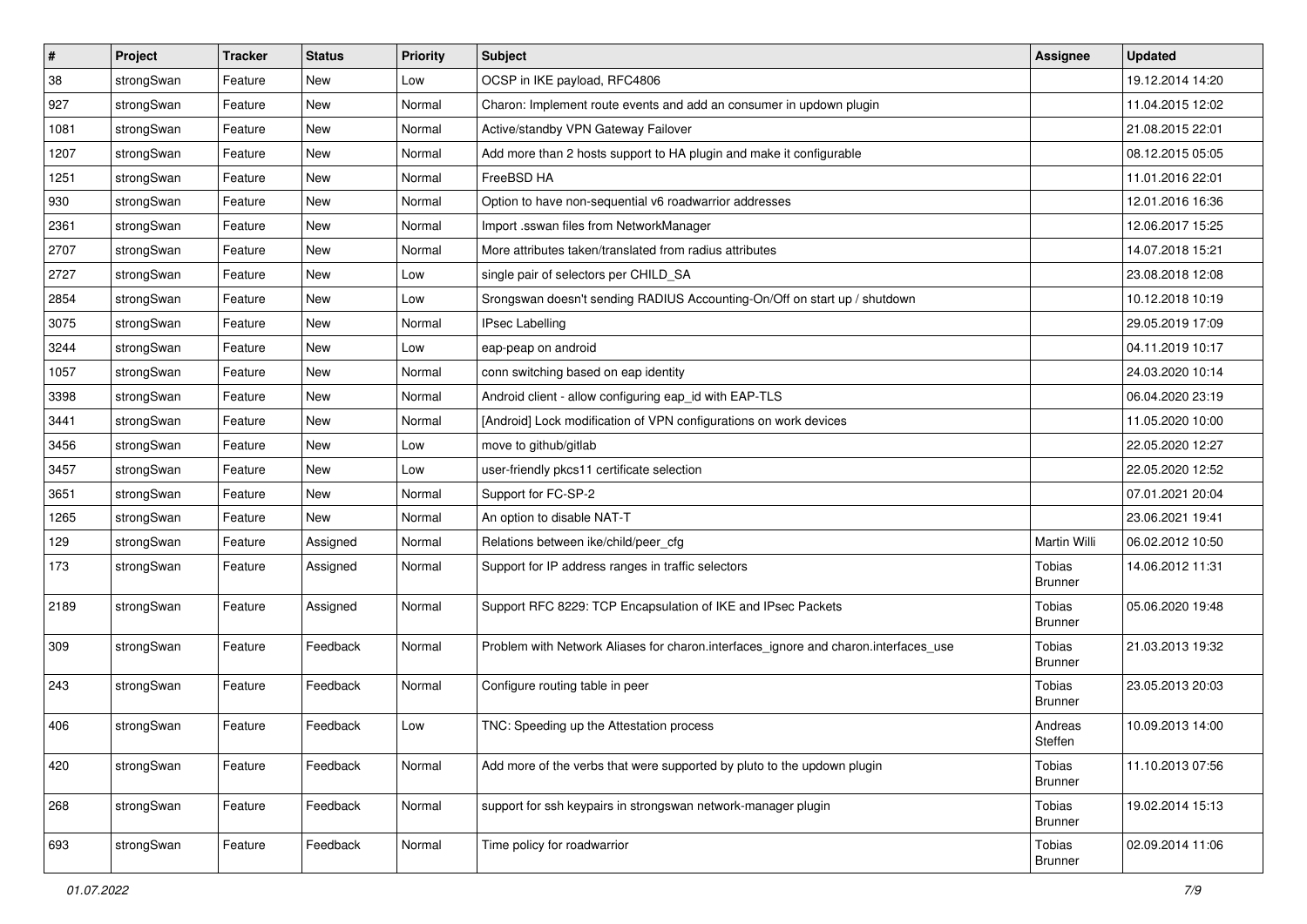| $\pmb{\#}$ | Project    | <b>Tracker</b> | <b>Status</b> | <b>Priority</b> | <b>Subject</b>                                                                                                          | <b>Assignee</b>   | <b>Updated</b>   |
|------------|------------|----------------|---------------|-----------------|-------------------------------------------------------------------------------------------------------------------------|-------------------|------------------|
| 1079       | strongSwan | Feature        | Feedback      | Normal          | Future Plans for firwall configuration equivalent under FreeBSD                                                         |                   | 21.08.2015 15:58 |
| 1000       | strongSwan | Feature        | Feedback      | Normal          | Raise ALERT_TS_MISMATCH in IKE V1                                                                                       |                   | 09.09.2015 12:47 |
| 162        | strongSwan | Feature        | Feedback      | Normal          | Submit ClusterIP patches mainline                                                                                       |                   | 14.12.2015 20:43 |
| 1008       | strongSwan | Feature        | Feedback      | Normal          | FARP for IPv6                                                                                                           |                   | 14.12.2015 20:59 |
| 1253       | strongSwan | Feature        | Feedback      | Normal          | Strongswan doesn't support CA bundles                                                                                   |                   | 19.01.2016 11:23 |
| 1482       | strongSwan | Feature        | Feedback      | Normal          | Allow changing init_limit_half_open etc. at runtime by reloading strongswan.conf                                        |                   | 26.05.2016 14:49 |
| 1506       | strongSwan | Feature        | Feedback      | Normal          | Enhance DoS protection to deny users that failed Authentication                                                         |                   | 17.06.2016 14:31 |
| 1082       | strongSwan | Feature        | Feedback      | Normal          | Framed-Route to set leftsubnet                                                                                          |                   | 07.10.2016 10:02 |
| 2165       | strongSwan | Feature        | Feedback      | Normal          | missing LIBRESSL_VERSION_NUMBER support                                                                                 |                   | 03.11.2016 09:23 |
| 2185       | strongSwan | Feature        | Feedback      | Normal          | INTERNAL_IP4_SUBNET Attribute Support in Android Client                                                                 |                   | 10.12.2016 01:14 |
| 2202       | strongSwan | Feature        | Feedback      | Normal          | Radius NAS IP to be specified                                                                                           |                   | 18.01.2017 17:58 |
| 2307       | strongSwan | Feature        | Feedback      | Normal          | Permit installation of trap policy for CHILD_SA configurations with unset local_addrs                                   |                   | 26.04.2017 15:04 |
| 1559       | strongSwan | Feature        | Feedback      | Normal          | Expose received XAUTH/EAP username/password prompts via VICI, send secrets via VICI on<br>prompt                        |                   | 09.05.2017 16:28 |
| 2095       | strongSwan | Feature        | Feedback      | Normal          | Support liveness check in Strongswan                                                                                    |                   | 31.05.2017 00:56 |
| 2409       | strongSwan | Feature        | Feedback      | Low             | Android client status details                                                                                           |                   | 18.08.2017 13:23 |
| 960        | strongSwan | Feature        | Feedback      | Normal          | Raise ALERT_PROPOSAL_MISMATCH_IKE in IKE V1                                                                             | Martin Willi      | 30.08.2017 09:05 |
| 2495       | strongSwan | Feature        | Feedback      | Normal          | LibreSSL Plugin                                                                                                         |                   | 13.12.2017 09:29 |
| 2668       | strongSwan | Feature        | Feedback      | Normal          | UE shall include the DEVICE_IDENTITY Notify payload                                                                     |                   | 22.05.2018 13:48 |
| 2392       | strongSwan | Feature        | Feedback      | Low             | enable eap-ttls in Android client                                                                                       | Tobias<br>Brunner | 04.07.2018 19:48 |
| 2729       | strongSwan | Feature        | Feedback      | Normal          | Does Swanctl provide the same option as Ipsec with the rightID using a %?                                               |                   | 20.09.2018 17:37 |
| 2793       | strongSwan | Feature        | Feedback      | Normal          | Remote identity with certificate                                                                                        |                   | 15.10.2018 10:20 |
| 2814       | strongSwan | Feature        | Feedback      | Normal          | Force Keepalive Packets if There is no NAT                                                                              |                   | 29.10.2018 15:47 |
| 2823       | strongSwan | Feature        | Feedback      | Low             | Implementing VPN peer failover                                                                                          |                   | 16.11.2018 10:25 |
| 2972       | strongSwan | Feature        | Feedback      | Normal          | how to add X509v3 Key Usage: Key Encipherment                                                                           |                   | 13.03.2019 13:59 |
| 3135       | strongSwan | Feature        | Feedback      | Normal          | Android client - settings for connection re-try                                                                         |                   | 12.08.2019 16:32 |
| 3162       | strongSwan | Feature        | Feedback      | Normal          | Strongswan Android support for default DNS suffixes (UNITY_DEF_DOMAIN flag)                                             |                   | 29.08.2019 10:29 |
| 104        | strongSwan | Feature        | Feedback      | Normal          | Postgresql Db Support                                                                                                   |                   | 04.09.2019 10:05 |
| 3276       | strongSwan | Feature        | Feedback      | Low             | N1 MODE CAPABILITY                                                                                                      |                   | 21.11.2019 16:49 |
| 3422       | strongSwan | Feature        | Feedback      | Normal          | Allow multiple local.id to be specified in a single connection?                                                         |                   | 23.04.2020 13:19 |
| 3653       | strongSwan | Feature        | Feedback      | Normal          | Is there any possibility to pass any non-standard parameters for tunnels (ike or child sa) for use by<br>custom plugin? |                   | 08.12.2020 11:03 |
| 3689       | strongSwan | Feature        | Feedback      | Normal          | Auto-connect on Wi-Fi network.                                                                                          |                   | 03.02.2021 16:32 |